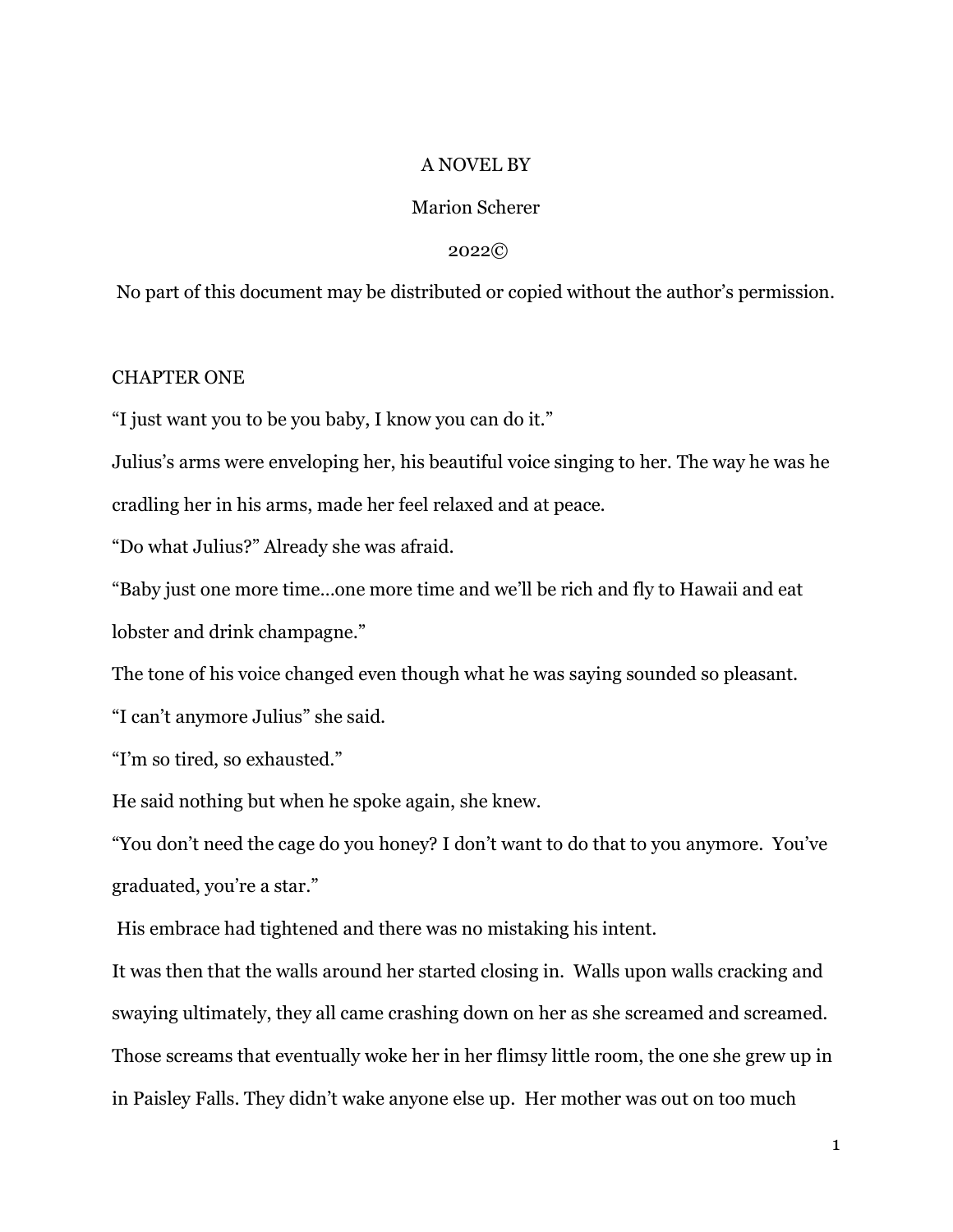booze and as she shook herself out of bed she gasped in horror at the open door and empty room of her little sister. It was 2am and Bethy was gone.

#### CHAPTER TWO

Back in Paisley Falls after more than two years of pure chaos, Suzanne marvels at her survival. Oddly, she feels stronger after being brutalized by the monster Julius. She keeps reminding herself over and over that he is dead and that there is no piece of him that belongs in her. She thought she'd never come back to the tiny Northern California town after so much had happened but here she was. She walks the lonely streets of Paisley by herself, population 26,000, elevation 1,778, a little Sierra slope town tucked in the foothills above the Northeast Sacramento Valley. Sometimes she walks in the rain, when it does rain, to feel that she is more solidly connected to the ground. She runs into no one. Covid had sent many people indoors. The town itself had pulled up its rugs and retreated. She couldn't believe how many businesses were closed forever. The Mall stood out like a wreaked battleship blasted out by an economy that couldn't support it. Its hull remains like a symbol of worn-out greed. Every place she walks holds a memory, the church graveyard where she and her high school friend Sandy had wandered late at night staring at old tombstones that marked the passage of others long gone, the high school she'd never graduated from. How was Miss Eirheart doing she wonders? She wished she could find her old English teacher and tell her about the stories and poetry she wrote that were real. Her words and only hers. There would never be another chance to explain.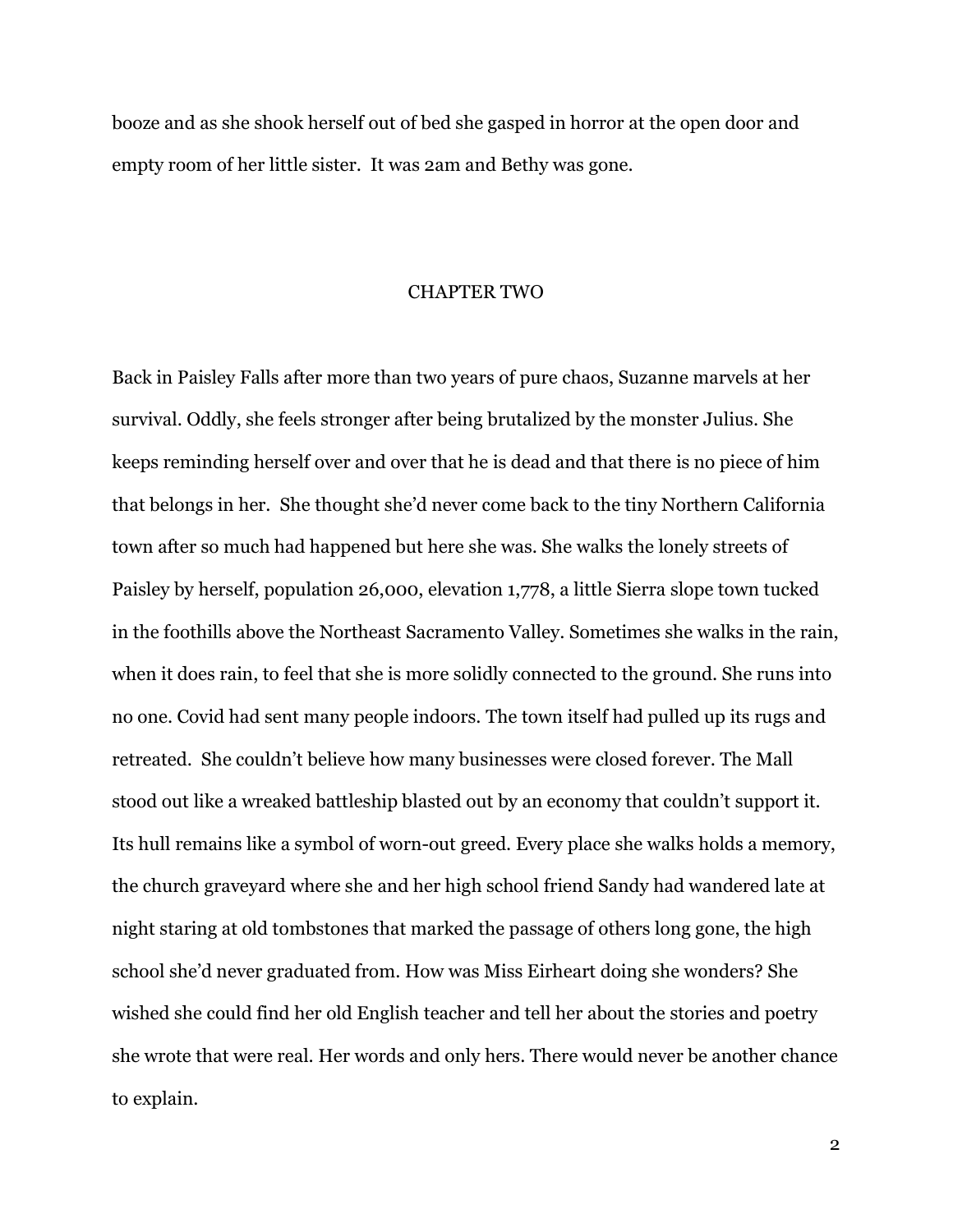She knows that she needs this time to get to know herself again. Or at least settle down with what she had become. People had come, gone, and changed! Bethy, her younger sister who had made such a stand in begging her to come back home and be with her was nowhere to be found. Once Suzanne had agreed to return home Bethy had been satisfied that the family was whole again and taken off, disappearing easily into the framework. Suzanne was left with her mother drunk, usually on the floor, and her father dying in a rest home. Sandy had stayed in LA with her newfound love. They talked by phone, but it wasn't the same. Relationships never were the same when one found a partner.

Suzanne had slowly been keeping up with the gossip and what had happened since she left. Dr. Wilson, a nefarious black sheep, had been leading a double life. Dedicated doctor by day, total pervert by night, he had met a premature death because of all the pain and suffering he had caused. Suzanne hadn't known Nadine Hines personally but in her previous profession she knew the type very well. Lost girl, no self-esteem, willing to give-up her soul for a penny. Wilson's wife had left him anyway. All the stuff at the Loosey Goosey Saloon, she had never entered that place as a girl but now she found her way in one day.

"I'd like a chardonnay please," she sits down with all her newly acquired fake assurance. The bartender looked at her with veiled interest, and after a calculated moment nodded and placed the drink on a napkin before her.

"I guess you earned it miss."

The grimy place made her feel at home. Bars were places that had become a kind of landing ground where she had met johns. She wished she could erase all that she knew. Useless information should be ejected out of your mind just purged from your soul she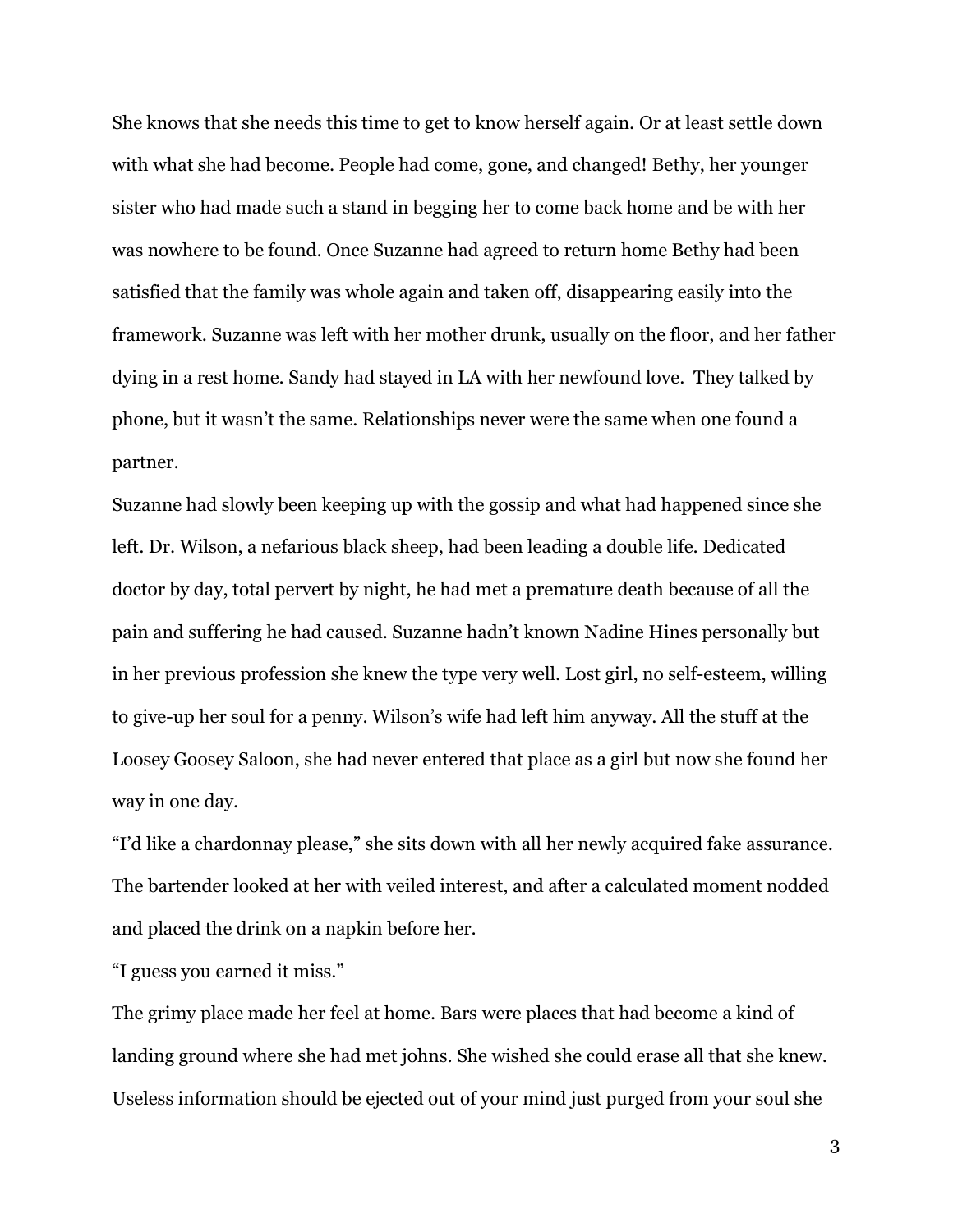thinks. But here she was, what could she learn? What did she need to know? She'd thought more than once that she had been sent back to Paisley Falls for a purpose. As far as she was concerned everything in her life now was on a calculated timeline. Finish the task of life and move on. The townies at the Loosey-Goosey looked at her with anticipation. So, tell us they said.

And she said, lets us all talk together.

It was after midnight when she got home. The place feels so empty without Dad, she thinks, wandering down the hall to the family room where her mother sits unresponsively in her recliner.

"Where you been?"

Rhonda sits up attempting a sober look.

"Nowhere special mom, why don't you get yourself up to bed."

 Suzanne reaches over to the butt filled ashtray and stubs out the smoldering cigarette. "It's too lonely in there." Rhonda says.

"Do you have any idea what it's like to be so alone? No of course not. It was you who put my husband in a rest home. You're killing him as much as if you put a knife in him." Suzanne has heard this all before.

"So great to be back home Ma. Good night!"

Suzanne walks past her sister's bedroom and peers inside the half-open door. Bethy's room is sparsely furnished, simple decorations of paper mache are stuck on the walls creating a textured look, a leftover from art class. A poster of Billy Eilish is pinned above her bed, as though Bethy thought if she dreamed of Billy while she slept, she'd wake up looking like her. A badly made twin bed and a rickety dresser were the only furniture.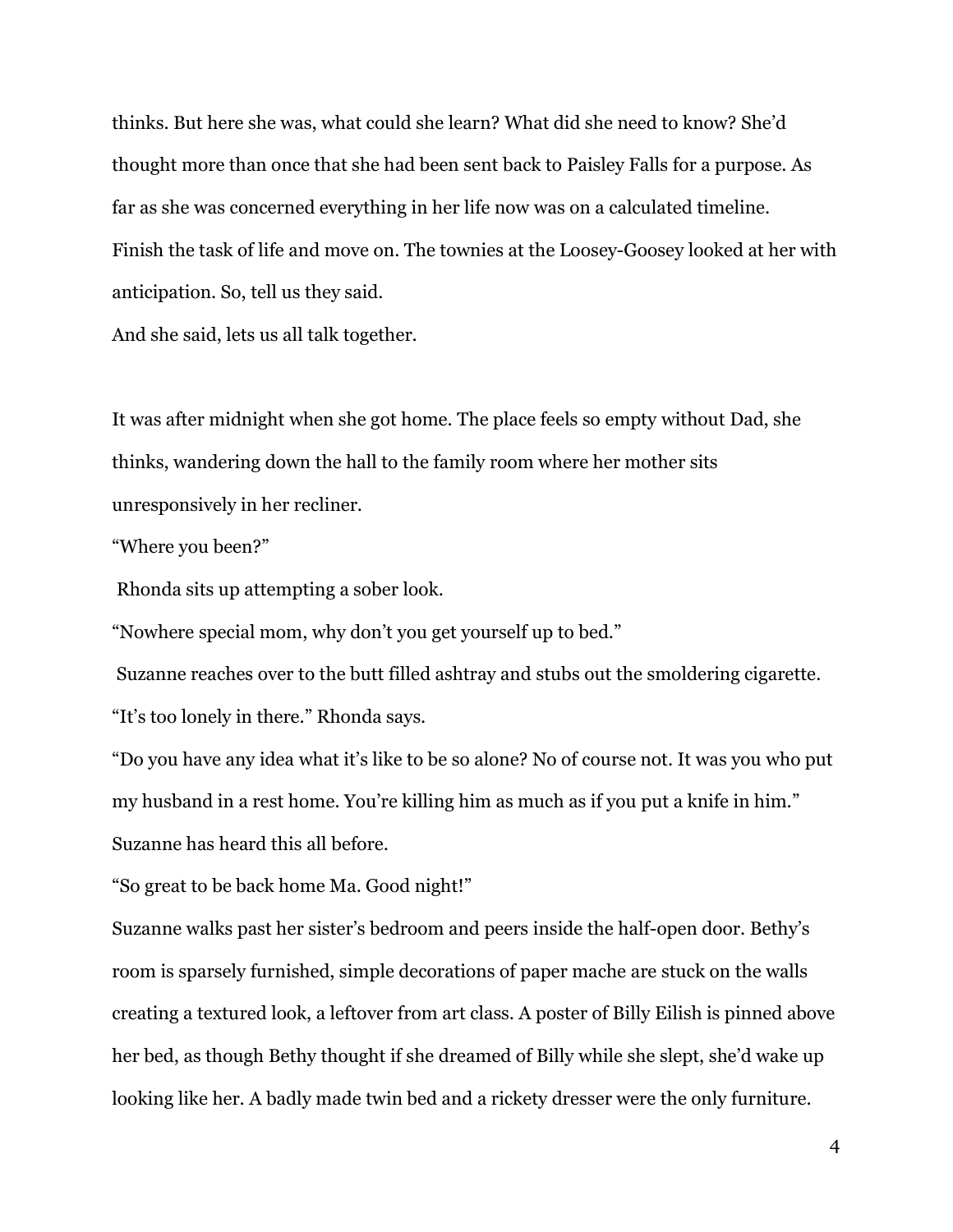Bethy did her homework on the kitchen table. Suzanne thinks that when she leaves for good, her younger sister should move into her room. My room's bigger and she'll have more privacy when I'm gone, she mutters as she comes to the place she had locked herself into so many times. Her room had stayed untouched. Everything was how she had left it more than two years ago. "How funny" she reminisces as her fingers touch the nightstand that holds the water pitcher and basin she'd been careful to fill each night before bed. "I was pretending to be Jane Eyre and living in a fantasy world. Fantasies turn into nightmares and burn your eyes out." Panicked for a moment she gasps and turns away from her bed. Nothing in this room meant anything to her anymore. Coming back here had been a mistake. She felt an overpowering sense of dread. Shaking her hair loose she tries to erase the fear coming over her. She was completely alone now. Her father was dying, her mother was comatose and her sister…it was after midnight and her little sister was missing!

### CHAPTER THREE

As soon as she thought those words, she heard the slight sound of a key turning in the front door and saw sleepy looking Bethy sauntering down the hallway. The clingy smell of pot emanated from her body.

"Have you been smoking dope?"

"Well, I guess if it smells like it, I have." She giggles.

Don't tell me you're gonna start preaching to me now."

Bethy stumbles and leans into the doorway of her bedroom.

"I mean who are you to talk?"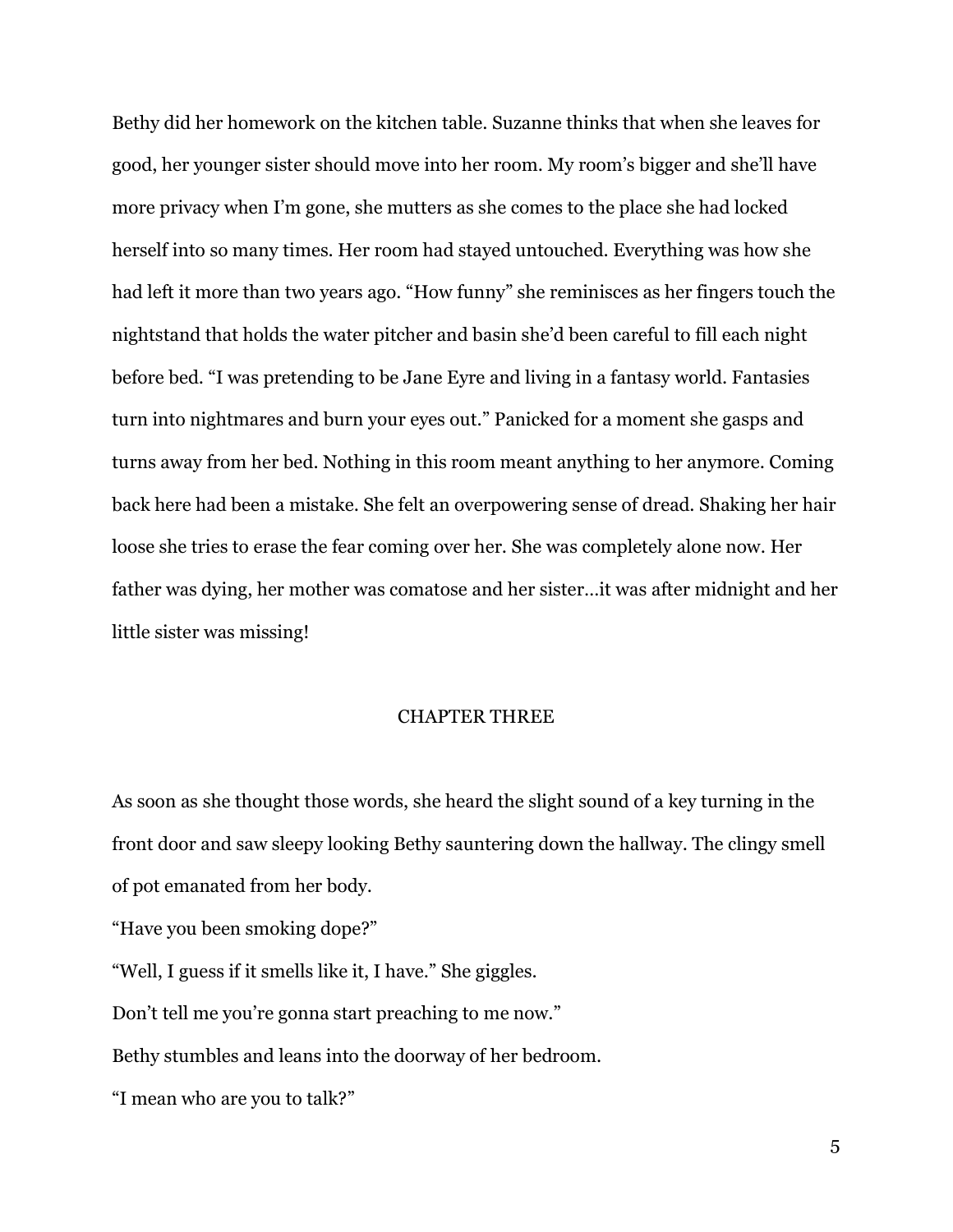"Bethy, I"

"Hey, don't call me Bethy anymore. It's Beth. I'm a brave girl now, like you." She chuckles walking down the hall.

"I know there's no point in… of course…good night."

Suzanne knows better than to try and tell her younger sister how she should live her life. "Good night, Suzanne, I'm glad you're back, really I am."

"I wonder what it is I'm supposed to do here now." Suzanne thinks as she closes the door to her own lonely bedroom.

As soon as Scuzanne is alone in her room a new sense of dread overtakes her. Earlier in the day she had gotten a mysterious text from someone she didn't know. At first, she thought it was a joke. She checks her cell again to read the message. "It's time to visit your dad. Open his nightstand and read the letter."

She had been to visit her father and it hadn't been a good meeting. He looked so frail. He had to have aged twenty years in the time that she had been gone. The room he was in was nicer than she expected. How were they affording this she wondered? But the weirdest thing about him was the medallion he held up for her. His shaking hand had held it up to her in the light. The shiny medal object hanging from a necklace chain had no meaning to her but to him it was most important that she look and understand it. "This," he said. "This is for you."

"What is it?"

"For you Suzanne, just for you."

He continued mumbling incoherently for a little while longer before he fell into a troubled sleep, mumbling under his breath about an organization for the good of all. She

6